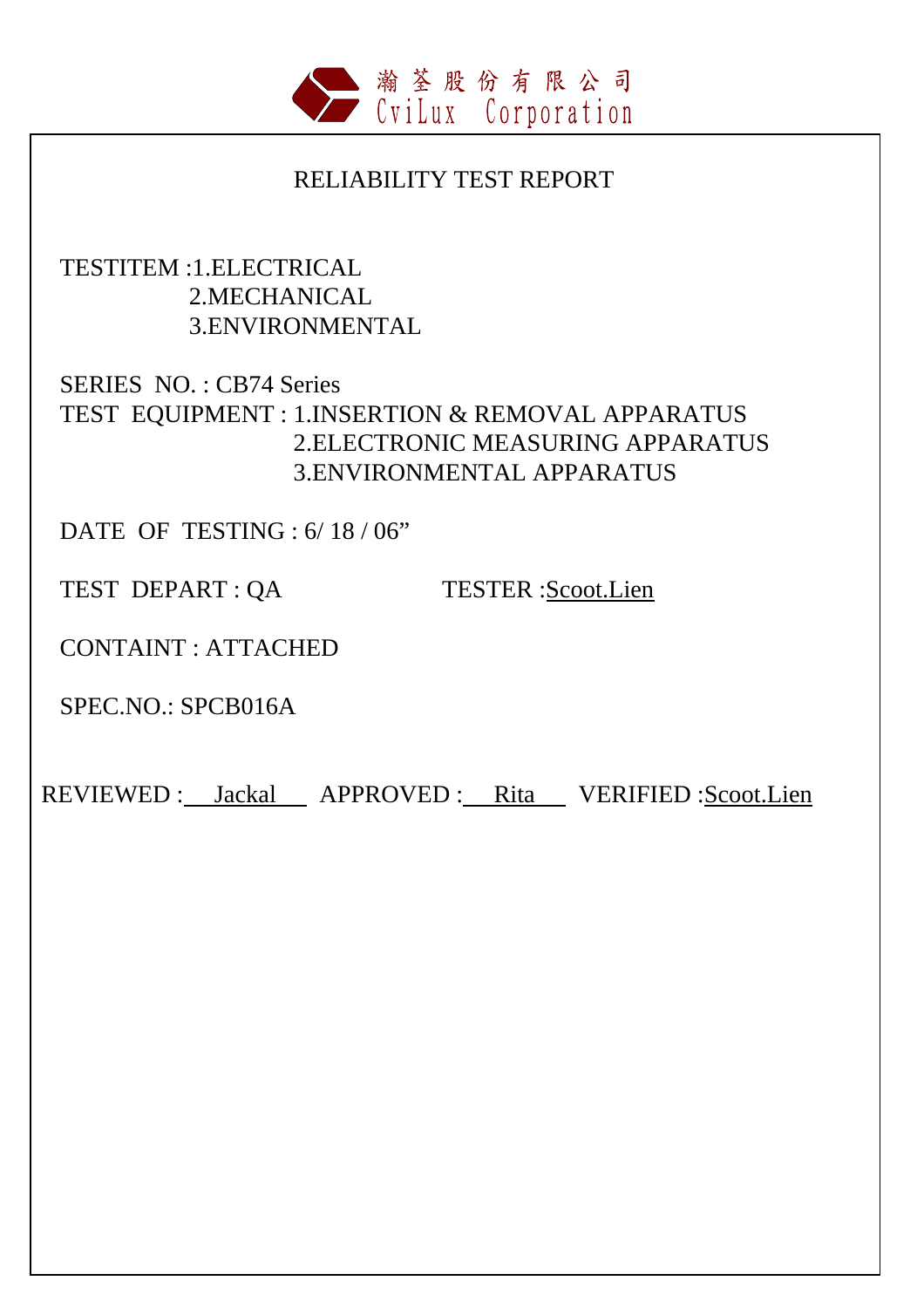

#### 1.ELECTRICAL PERFORMANCE:

|         | <b>ITEM</b>           | <b>TEST CONDITION</b>                  | <b>REQUIREMENT</b>               |                | <b>TEST RESULT</b>          |
|---------|-----------------------|----------------------------------------|----------------------------------|----------------|-----------------------------|
| $1-1$   | Contact resistance    | Dry circuit of DC 20 mV                | Less than 20 m $\Omega$          | Sample         | $20 \text{ m}\Omega$ max.   |
|         |                       | max., 100 mA max.                      |                                  |                | $8.92 \text{ m}\Omega$      |
|         |                       |                                        |                                  | $\overline{2}$ | $9.06 \text{ m}\Omega$      |
|         |                       |                                        |                                  | 3              | $9.22 \text{ m}\Omega$      |
|         |                       |                                        |                                  | $\overline{4}$ | $8.99 \text{ m}\Omega$      |
|         |                       |                                        |                                  | 5              | $9.42 \text{ m}\Omega$      |
| $1 - 2$ | Dielectric strength   | When applied AC $1000 \text{ V}$ 1     | No Change                        | Sample         | 1000 V 1 minute             |
|         |                       | minute between adjacent                |                                  |                | Pass                        |
|         |                       | terminal                               |                                  | 2              | Pass                        |
|         |                       |                                        |                                  | 3              | Pass                        |
|         |                       |                                        |                                  | $\overline{4}$ | Pass                        |
|         |                       |                                        |                                  | 5              | Pass                        |
| $1 - 3$ | Insulation resistance | When applied DC 500 V                  | More than $1000 \text{ M}\Omega$ | Sample         | $1000 \text{ M}\Omega$ min. |
|         |                       | between adjacent terminal<br>or ground |                                  | 1              | $60*10^4$ MQ                |
|         |                       |                                        |                                  | 2              | $60*10^4$ MQ                |
|         |                       |                                        |                                  | 3              | $70*10^4$ MQ                |
|         |                       |                                        |                                  | 4              | $60*10^4$ M $\Omega$        |
|         |                       |                                        |                                  | 5              | $70*10^4$ M $\Omega$        |

### 2. MECHANICAL PERFORMANCE:

|         | <b>ITEM</b>                             | <b>TEST CONDITION</b>                                                                       | <b>REQUIREMENT</b> |                | <b>TEST RESULT</b> |
|---------|-----------------------------------------|---------------------------------------------------------------------------------------------|--------------------|----------------|--------------------|
| $2 - 1$ |                                         | Contact retaining force Retention speed $25 \pm 3$ mm                                       | More than 400 gram | Sample         | 400 gram min.      |
|         | in insulator<br>per minute from housing |                                                                                             |                    |                | $1232$ gram        |
|         |                                         |                                                                                             |                    | $\overline{2}$ | $1211$ gram        |
|         |                                         |                                                                                             |                    | 3              | 1197 gram          |
|         |                                         |                                                                                             |                    | $\overline{4}$ | 1184 gram          |
|         |                                         |                                                                                             |                    | 5              | $1221$ gram        |
| $2 - 2$ | Single contact<br>insertion force       | Measure force to insertion<br>using $0.46$ mm square pin at<br>speed $25\pm3$ mm per minute | 600 gram max       | Sample         | 600 gram max.      |
|         |                                         |                                                                                             |                    | 1              | 94 gram            |
|         |                                         |                                                                                             |                    | $\overline{2}$ | 91 gram            |
|         |                                         |                                                                                             |                    | 3              | 74 gram            |
|         |                                         |                                                                                             |                    | 4              | 81 gram            |
|         |                                         |                                                                                             |                    | 5              | 99 gram            |
| $2 - 3$ | Single contact                          | Measure force to withdrawal 20 gram min                                                     |                    | Sample         | 20 gram min.       |
|         | withdrawal force                        | using 0.46 mm square pin at<br>speed $25\pm3$ mm per minute                                 |                    | 1              | 60 gram            |
|         |                                         |                                                                                             |                    | $\overline{2}$ | 57 gram            |
|         |                                         |                                                                                             |                    | 3              | 52 gram            |
|         |                                         |                                                                                             |                    | $\overline{4}$ | 62 gram            |
|         |                                         |                                                                                             |                    | 5              | 66 gram            |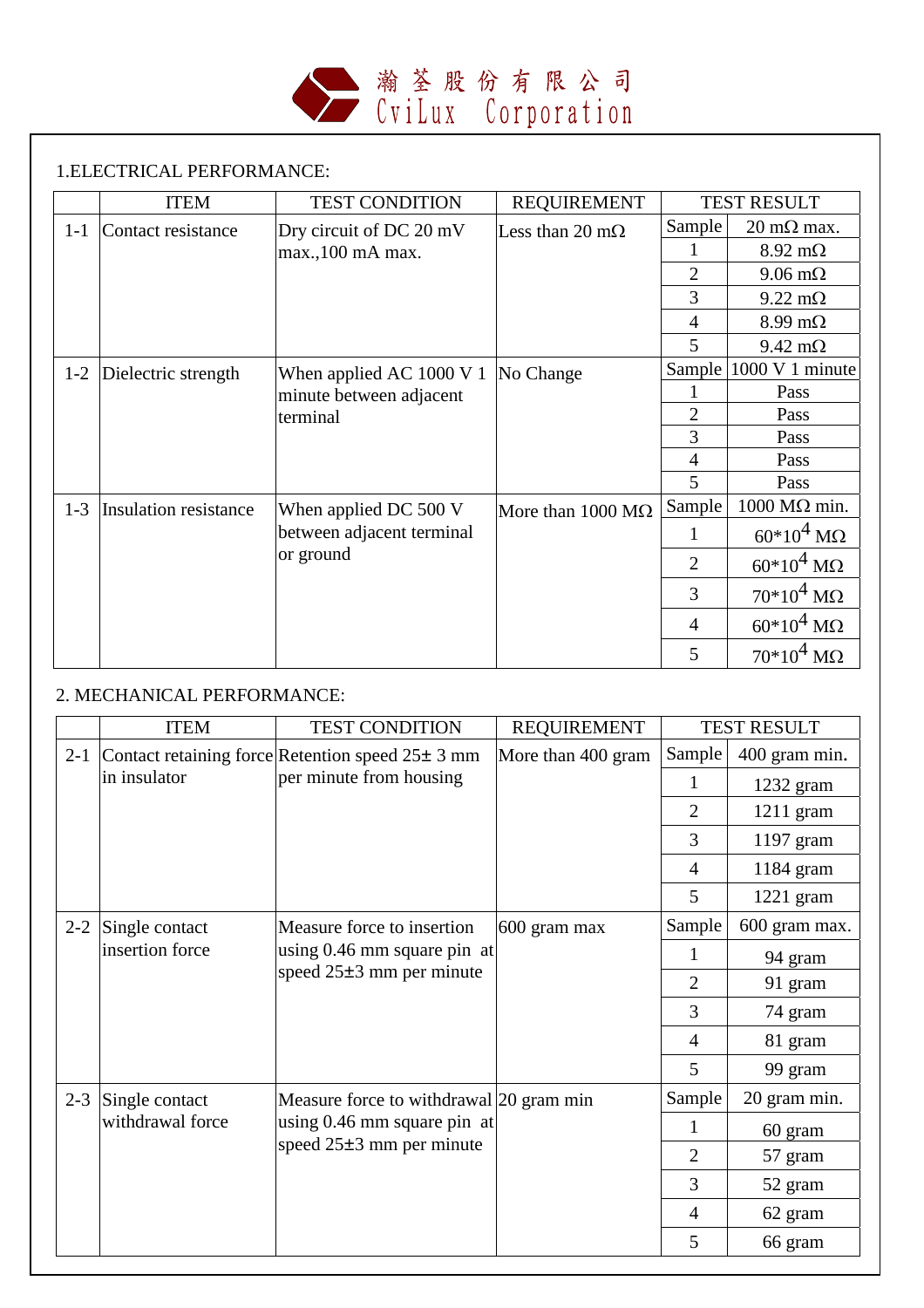

|  | 2-4 Durability | Connector shall be subjected Contact resistance:               |         | Sample | < twice of initial     |
|--|----------------|----------------------------------------------------------------|---------|--------|------------------------|
|  |                | to 50 cycles of insertion and Less than twice of<br>withdrawal | initial |        | $8.96 \text{ m}\Omega$ |
|  |                |                                                                |         |        | $9.09 \text{ m}\Omega$ |
|  |                |                                                                |         |        | $9.25 \text{ m}\Omega$ |
|  |                |                                                                |         |        | $9.06 \text{ m}\Omega$ |
|  |                |                                                                |         |        | $9.46 \text{ m}\Omega$ |

#### 3.ENVIRONMENTAL PERFORMANCE:

|         | <b>ITEM</b>          | <b>TEST CONDITION</b>            | <b>REQUIREMENT</b>  |                | <b>TEST RESULT</b>   |
|---------|----------------------|----------------------------------|---------------------|----------------|----------------------|
| $3-1$   | Vibration            | 1.5 mm 10-55-10                  | Appearance:         | Sample         | No damage            |
|         |                      | HZ/minute each 2.hours for       | No damage           | 1              | Pass                 |
|         |                      | X, Y and Z directions            | Discontinuity:      | $\overline{2}$ | Pass                 |
|         |                      |                                  | 1 micro second max. | $\overline{3}$ | Pass                 |
|         |                      |                                  |                     | $\overline{4}$ | Pass                 |
|         |                      |                                  |                     | 5              | Pass                 |
| $3 - 2$ | Solder ability       | Soldering time: $5 \pm 0.5$ sec. | Minimum:            | Sample         | 90% of Immersed area |
|         |                      |                                  | 90% of immersed     | 1              | Pass                 |
|         |                      | Soldering pot: $230 \pm 5$       | area                | $\overline{2}$ | Pass                 |
|         |                      |                                  |                     | 3              | Pass                 |
|         |                      |                                  |                     | $\overline{4}$ | Pass                 |
|         |                      |                                  |                     | 5              | Pass                 |
| $3 - 3$ | <b>Resistance to</b> | Soldering time: $5 \pm 0.5$ sec. | Appearance:         | Sample         | No damage            |
|         | soldering heat       | Soldering pot: $260 \pm 5$       | No damage           | 1              | Pass                 |
|         |                      |                                  |                     | $\overline{2}$ | Pass                 |
|         |                      |                                  |                     | $\overline{3}$ | Pass                 |
|         |                      |                                  |                     | $\overline{4}$ | Pass                 |
|         |                      |                                  |                     | 5              | Pass                 |
| $3-4$   | Heat aging           | $105 \pm 2$<br>, 96 hours        | Appearance:         | Sample         | No damage            |
|         |                      |                                  | No damage           | 1              | Pass                 |
|         |                      |                                  |                     | $\overline{2}$ | Pass                 |
|         |                      |                                  |                     | $\overline{3}$ | Pass                 |
|         |                      |                                  |                     | $\overline{4}$ | Pass                 |
|         |                      |                                  |                     | $\overline{5}$ | Pass                 |
| $3 - 5$ | Humidity             | 40 $\pm 2$ , 90-95% RH, 96       | Appearance:         | Sample         | No damage            |
|         |                      | hours measurement must be        | No damage           | $\mathbf{1}$   | Pass                 |
|         |                      | taken within 30 min. after       |                     | $\overline{2}$ | Pass                 |
|         |                      | tested                           |                     | 3              | Pass                 |
|         |                      |                                  |                     | $\overline{4}$ | Pass                 |
|         |                      |                                  |                     | 5              | Pass                 |